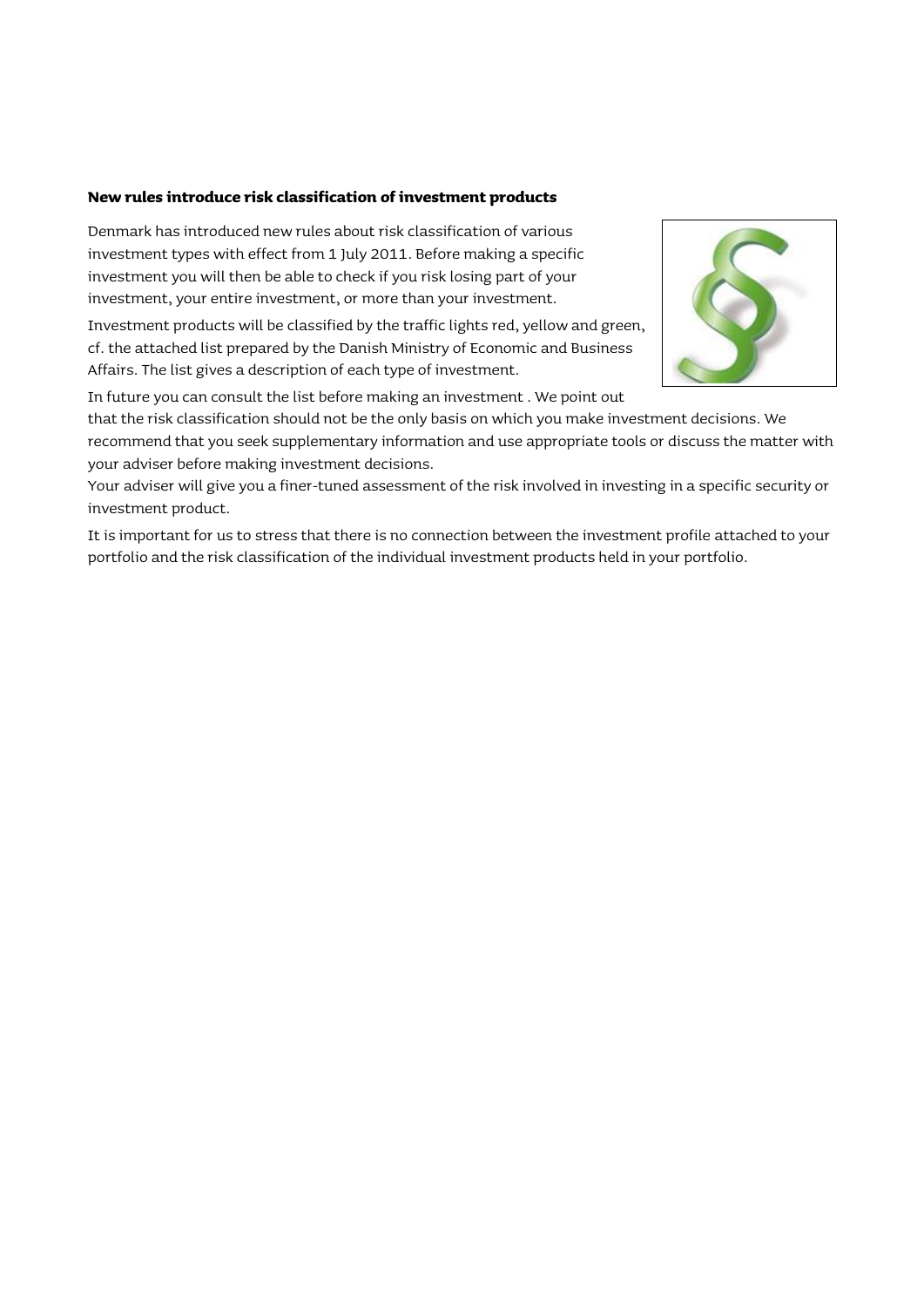## **Appendix**

## **Risk categorisation of investment products by colour code**

| The table below lists investment products by the three categories 'green', 'amber' and 'red'. |                                                                                                                                                                                                     |                                                                                                                                                                                                                                                                                                                                                                                                                                                                                                                                                                                                                                                                                                                                                                                                          |  |  |  |  |
|-----------------------------------------------------------------------------------------------|-----------------------------------------------------------------------------------------------------------------------------------------------------------------------------------------------------|----------------------------------------------------------------------------------------------------------------------------------------------------------------------------------------------------------------------------------------------------------------------------------------------------------------------------------------------------------------------------------------------------------------------------------------------------------------------------------------------------------------------------------------------------------------------------------------------------------------------------------------------------------------------------------------------------------------------------------------------------------------------------------------------------------|--|--|--|--|
| Category                                                                                      | Description                                                                                                                                                                                         | Investment products                                                                                                                                                                                                                                                                                                                                                                                                                                                                                                                                                                                                                                                                                                                                                                                      |  |  |  |  |
| 1: 'Green'                                                                                    | Investment products for which the risk of<br>losing all the invested amount is<br>regarded as insignificant provided the<br>investment is held to maturity. The<br>product type is simple to grasp. | Danish government bonds<br>denominated in DKK and EUR.<br>Treasury bills.<br>Government bonds denominated in<br>EUR and DKK and issued by euro-zone<br>members.<br>Mortgage bonds issued by Danish<br>mortgage banks.<br>'SDRO's (special coverage mortgage<br>bonds) issued by Danish mortgage<br>banks.<br>'SDO's (special coverage bonds)<br>issued by Danish financial institutions<br>and mortgage-credit institutes.<br>Junior covered bonds and senior debt<br>issued by Danish financial institutions<br>and mortgage-credit institutes to<br>fund supplementary capital covering<br>SDOs and SDROs.<br>Ship financing bonds and debenture<br>bonds issued by a ship finance<br>institute.<br>Bonds issued by the Danish Credit<br><b>Institution for Local Authorities</b><br>(Kommune Kredit). |  |  |  |  |
| 2: 'Amber'                                                                                    | Investment products for which there is a<br>risk of losing the invested amount<br>partially or fully. The product type is<br>simple to grasp.                                                       | "Garantbeviser" (Guarantor's<br>certificates relating to savings banks).<br>Certificates of participation<br>(Andelsbeviser).<br>Shares listed for trading on a<br>regulated market.<br>Corporate bonds listed for trading on a<br>regulated market.<br>Certificates on which no more than<br>the amount invested can be lost.                                                                                                                                                                                                                                                                                                                                                                                                                                                                           |  |  |  |  |

The table below lists investment products by the three categories 'green', 'amber' and 'red'.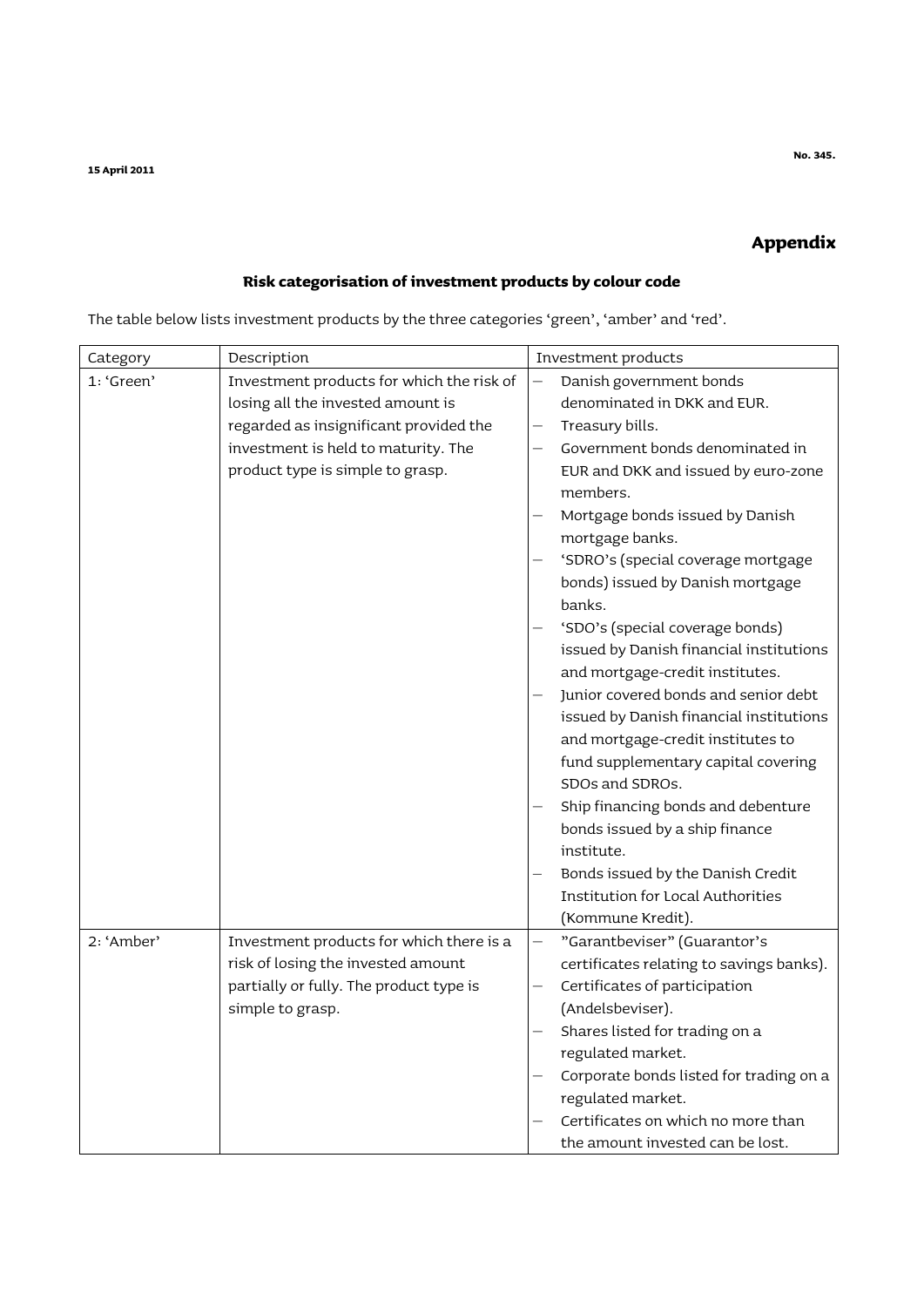| Exchange-traded notes on which no<br>more than the amount invested can<br>be lost.<br>Government bond denominated in<br>currencies other than DKK and EUR.<br>Foreign mortgage credit bonds.<br>UCITS (Undertakings for Collective<br>Investments in Transferable<br>Securities).<br>Units in special-purpose associations.<br>Structured deposits.<br>Subscription rights for investment<br>products in the amber category.<br>3: 'Red'<br>Investment products for which there is a<br>Hedge fund units irrespective of the<br>—<br>risk of losing more than the invested<br>underlying investment product.<br>amount, or product types which are<br>Mortgage deeds.<br>Shares which have not been listed for<br>difficult to grasp.<br>trade on a regulated market<br>(including trade at multilateral<br>trading facilities (MTF) and alternative<br>market places).<br>Corporate bonds which have not been<br>listed for trade on a regulated market<br>(including trade at multilateral<br>trading facilities (MTF) and alternative<br>market places).<br>Certificates on which more than the<br>amount invested can be lost.<br>Exchange-traded notes on which more<br>than the amount invested can be lost.<br>Non-UCITS.<br>Shares in, e.g. ships, property<br>projects, etc.<br>Structured bonds.<br>Options, futures and forward<br>transactions involving, e.g.<br>currencies, shares, bonds, other<br>securities, returns, coupon income,<br>indices and commodities.<br>Interest-rate swaps.<br>Swaptions.<br>Share swaps and swaps on share<br>indices.<br>Currency swaps (swap of payments in<br>different currencies). |  |                  |
|----------------------------------------------------------------------------------------------------------------------------------------------------------------------------------------------------------------------------------------------------------------------------------------------------------------------------------------------------------------------------------------------------------------------------------------------------------------------------------------------------------------------------------------------------------------------------------------------------------------------------------------------------------------------------------------------------------------------------------------------------------------------------------------------------------------------------------------------------------------------------------------------------------------------------------------------------------------------------------------------------------------------------------------------------------------------------------------------------------------------------------------------------------------------------------------------------------------------------------------------------------------------------------------------------------------------------------------------------------------------------------------------------------------------------------------------------------------------------------------------------------------------------------------------------------------------------------------------------------------------------------------|--|------------------|
|                                                                                                                                                                                                                                                                                                                                                                                                                                                                                                                                                                                                                                                                                                                                                                                                                                                                                                                                                                                                                                                                                                                                                                                                                                                                                                                                                                                                                                                                                                                                                                                                                                        |  |                  |
|                                                                                                                                                                                                                                                                                                                                                                                                                                                                                                                                                                                                                                                                                                                                                                                                                                                                                                                                                                                                                                                                                                                                                                                                                                                                                                                                                                                                                                                                                                                                                                                                                                        |  |                  |
|                                                                                                                                                                                                                                                                                                                                                                                                                                                                                                                                                                                                                                                                                                                                                                                                                                                                                                                                                                                                                                                                                                                                                                                                                                                                                                                                                                                                                                                                                                                                                                                                                                        |  |                  |
|                                                                                                                                                                                                                                                                                                                                                                                                                                                                                                                                                                                                                                                                                                                                                                                                                                                                                                                                                                                                                                                                                                                                                                                                                                                                                                                                                                                                                                                                                                                                                                                                                                        |  |                  |
|                                                                                                                                                                                                                                                                                                                                                                                                                                                                                                                                                                                                                                                                                                                                                                                                                                                                                                                                                                                                                                                                                                                                                                                                                                                                                                                                                                                                                                                                                                                                                                                                                                        |  |                  |
|                                                                                                                                                                                                                                                                                                                                                                                                                                                                                                                                                                                                                                                                                                                                                                                                                                                                                                                                                                                                                                                                                                                                                                                                                                                                                                                                                                                                                                                                                                                                                                                                                                        |  |                  |
|                                                                                                                                                                                                                                                                                                                                                                                                                                                                                                                                                                                                                                                                                                                                                                                                                                                                                                                                                                                                                                                                                                                                                                                                                                                                                                                                                                                                                                                                                                                                                                                                                                        |  |                  |
|                                                                                                                                                                                                                                                                                                                                                                                                                                                                                                                                                                                                                                                                                                                                                                                                                                                                                                                                                                                                                                                                                                                                                                                                                                                                                                                                                                                                                                                                                                                                                                                                                                        |  |                  |
|                                                                                                                                                                                                                                                                                                                                                                                                                                                                                                                                                                                                                                                                                                                                                                                                                                                                                                                                                                                                                                                                                                                                                                                                                                                                                                                                                                                                                                                                                                                                                                                                                                        |  |                  |
|                                                                                                                                                                                                                                                                                                                                                                                                                                                                                                                                                                                                                                                                                                                                                                                                                                                                                                                                                                                                                                                                                                                                                                                                                                                                                                                                                                                                                                                                                                                                                                                                                                        |  |                  |
|                                                                                                                                                                                                                                                                                                                                                                                                                                                                                                                                                                                                                                                                                                                                                                                                                                                                                                                                                                                                                                                                                                                                                                                                                                                                                                                                                                                                                                                                                                                                                                                                                                        |  |                  |
|                                                                                                                                                                                                                                                                                                                                                                                                                                                                                                                                                                                                                                                                                                                                                                                                                                                                                                                                                                                                                                                                                                                                                                                                                                                                                                                                                                                                                                                                                                                                                                                                                                        |  |                  |
|                                                                                                                                                                                                                                                                                                                                                                                                                                                                                                                                                                                                                                                                                                                                                                                                                                                                                                                                                                                                                                                                                                                                                                                                                                                                                                                                                                                                                                                                                                                                                                                                                                        |  |                  |
|                                                                                                                                                                                                                                                                                                                                                                                                                                                                                                                                                                                                                                                                                                                                                                                                                                                                                                                                                                                                                                                                                                                                                                                                                                                                                                                                                                                                                                                                                                                                                                                                                                        |  |                  |
|                                                                                                                                                                                                                                                                                                                                                                                                                                                                                                                                                                                                                                                                                                                                                                                                                                                                                                                                                                                                                                                                                                                                                                                                                                                                                                                                                                                                                                                                                                                                                                                                                                        |  |                  |
|                                                                                                                                                                                                                                                                                                                                                                                                                                                                                                                                                                                                                                                                                                                                                                                                                                                                                                                                                                                                                                                                                                                                                                                                                                                                                                                                                                                                                                                                                                                                                                                                                                        |  |                  |
|                                                                                                                                                                                                                                                                                                                                                                                                                                                                                                                                                                                                                                                                                                                                                                                                                                                                                                                                                                                                                                                                                                                                                                                                                                                                                                                                                                                                                                                                                                                                                                                                                                        |  |                  |
|                                                                                                                                                                                                                                                                                                                                                                                                                                                                                                                                                                                                                                                                                                                                                                                                                                                                                                                                                                                                                                                                                                                                                                                                                                                                                                                                                                                                                                                                                                                                                                                                                                        |  |                  |
|                                                                                                                                                                                                                                                                                                                                                                                                                                                                                                                                                                                                                                                                                                                                                                                                                                                                                                                                                                                                                                                                                                                                                                                                                                                                                                                                                                                                                                                                                                                                                                                                                                        |  |                  |
|                                                                                                                                                                                                                                                                                                                                                                                                                                                                                                                                                                                                                                                                                                                                                                                                                                                                                                                                                                                                                                                                                                                                                                                                                                                                                                                                                                                                                                                                                                                                                                                                                                        |  |                  |
|                                                                                                                                                                                                                                                                                                                                                                                                                                                                                                                                                                                                                                                                                                                                                                                                                                                                                                                                                                                                                                                                                                                                                                                                                                                                                                                                                                                                                                                                                                                                                                                                                                        |  |                  |
|                                                                                                                                                                                                                                                                                                                                                                                                                                                                                                                                                                                                                                                                                                                                                                                                                                                                                                                                                                                                                                                                                                                                                                                                                                                                                                                                                                                                                                                                                                                                                                                                                                        |  |                  |
|                                                                                                                                                                                                                                                                                                                                                                                                                                                                                                                                                                                                                                                                                                                                                                                                                                                                                                                                                                                                                                                                                                                                                                                                                                                                                                                                                                                                                                                                                                                                                                                                                                        |  |                  |
|                                                                                                                                                                                                                                                                                                                                                                                                                                                                                                                                                                                                                                                                                                                                                                                                                                                                                                                                                                                                                                                                                                                                                                                                                                                                                                                                                                                                                                                                                                                                                                                                                                        |  |                  |
|                                                                                                                                                                                                                                                                                                                                                                                                                                                                                                                                                                                                                                                                                                                                                                                                                                                                                                                                                                                                                                                                                                                                                                                                                                                                                                                                                                                                                                                                                                                                                                                                                                        |  |                  |
|                                                                                                                                                                                                                                                                                                                                                                                                                                                                                                                                                                                                                                                                                                                                                                                                                                                                                                                                                                                                                                                                                                                                                                                                                                                                                                                                                                                                                                                                                                                                                                                                                                        |  |                  |
|                                                                                                                                                                                                                                                                                                                                                                                                                                                                                                                                                                                                                                                                                                                                                                                                                                                                                                                                                                                                                                                                                                                                                                                                                                                                                                                                                                                                                                                                                                                                                                                                                                        |  |                  |
|                                                                                                                                                                                                                                                                                                                                                                                                                                                                                                                                                                                                                                                                                                                                                                                                                                                                                                                                                                                                                                                                                                                                                                                                                                                                                                                                                                                                                                                                                                                                                                                                                                        |  |                  |
|                                                                                                                                                                                                                                                                                                                                                                                                                                                                                                                                                                                                                                                                                                                                                                                                                                                                                                                                                                                                                                                                                                                                                                                                                                                                                                                                                                                                                                                                                                                                                                                                                                        |  |                  |
|                                                                                                                                                                                                                                                                                                                                                                                                                                                                                                                                                                                                                                                                                                                                                                                                                                                                                                                                                                                                                                                                                                                                                                                                                                                                                                                                                                                                                                                                                                                                                                                                                                        |  |                  |
|                                                                                                                                                                                                                                                                                                                                                                                                                                                                                                                                                                                                                                                                                                                                                                                                                                                                                                                                                                                                                                                                                                                                                                                                                                                                                                                                                                                                                                                                                                                                                                                                                                        |  |                  |
|                                                                                                                                                                                                                                                                                                                                                                                                                                                                                                                                                                                                                                                                                                                                                                                                                                                                                                                                                                                                                                                                                                                                                                                                                                                                                                                                                                                                                                                                                                                                                                                                                                        |  |                  |
|                                                                                                                                                                                                                                                                                                                                                                                                                                                                                                                                                                                                                                                                                                                                                                                                                                                                                                                                                                                                                                                                                                                                                                                                                                                                                                                                                                                                                                                                                                                                                                                                                                        |  |                  |
|                                                                                                                                                                                                                                                                                                                                                                                                                                                                                                                                                                                                                                                                                                                                                                                                                                                                                                                                                                                                                                                                                                                                                                                                                                                                                                                                                                                                                                                                                                                                                                                                                                        |  |                  |
|                                                                                                                                                                                                                                                                                                                                                                                                                                                                                                                                                                                                                                                                                                                                                                                                                                                                                                                                                                                                                                                                                                                                                                                                                                                                                                                                                                                                                                                                                                                                                                                                                                        |  |                  |
|                                                                                                                                                                                                                                                                                                                                                                                                                                                                                                                                                                                                                                                                                                                                                                                                                                                                                                                                                                                                                                                                                                                                                                                                                                                                                                                                                                                                                                                                                                                                                                                                                                        |  |                  |
|                                                                                                                                                                                                                                                                                                                                                                                                                                                                                                                                                                                                                                                                                                                                                                                                                                                                                                                                                                                                                                                                                                                                                                                                                                                                                                                                                                                                                                                                                                                                                                                                                                        |  |                  |
|                                                                                                                                                                                                                                                                                                                                                                                                                                                                                                                                                                                                                                                                                                                                                                                                                                                                                                                                                                                                                                                                                                                                                                                                                                                                                                                                                                                                                                                                                                                                                                                                                                        |  |                  |
|                                                                                                                                                                                                                                                                                                                                                                                                                                                                                                                                                                                                                                                                                                                                                                                                                                                                                                                                                                                                                                                                                                                                                                                                                                                                                                                                                                                                                                                                                                                                                                                                                                        |  |                  |
|                                                                                                                                                                                                                                                                                                                                                                                                                                                                                                                                                                                                                                                                                                                                                                                                                                                                                                                                                                                                                                                                                                                                                                                                                                                                                                                                                                                                                                                                                                                                                                                                                                        |  |                  |
|                                                                                                                                                                                                                                                                                                                                                                                                                                                                                                                                                                                                                                                                                                                                                                                                                                                                                                                                                                                                                                                                                                                                                                                                                                                                                                                                                                                                                                                                                                                                                                                                                                        |  |                  |
|                                                                                                                                                                                                                                                                                                                                                                                                                                                                                                                                                                                                                                                                                                                                                                                                                                                                                                                                                                                                                                                                                                                                                                                                                                                                                                                                                                                                                                                                                                                                                                                                                                        |  |                  |
|                                                                                                                                                                                                                                                                                                                                                                                                                                                                                                                                                                                                                                                                                                                                                                                                                                                                                                                                                                                                                                                                                                                                                                                                                                                                                                                                                                                                                                                                                                                                                                                                                                        |  |                  |
|                                                                                                                                                                                                                                                                                                                                                                                                                                                                                                                                                                                                                                                                                                                                                                                                                                                                                                                                                                                                                                                                                                                                                                                                                                                                                                                                                                                                                                                                                                                                                                                                                                        |  |                  |
|                                                                                                                                                                                                                                                                                                                                                                                                                                                                                                                                                                                                                                                                                                                                                                                                                                                                                                                                                                                                                                                                                                                                                                                                                                                                                                                                                                                                                                                                                                                                                                                                                                        |  |                  |
|                                                                                                                                                                                                                                                                                                                                                                                                                                                                                                                                                                                                                                                                                                                                                                                                                                                                                                                                                                                                                                                                                                                                                                                                                                                                                                                                                                                                                                                                                                                                                                                                                                        |  | Inflation swaps. |